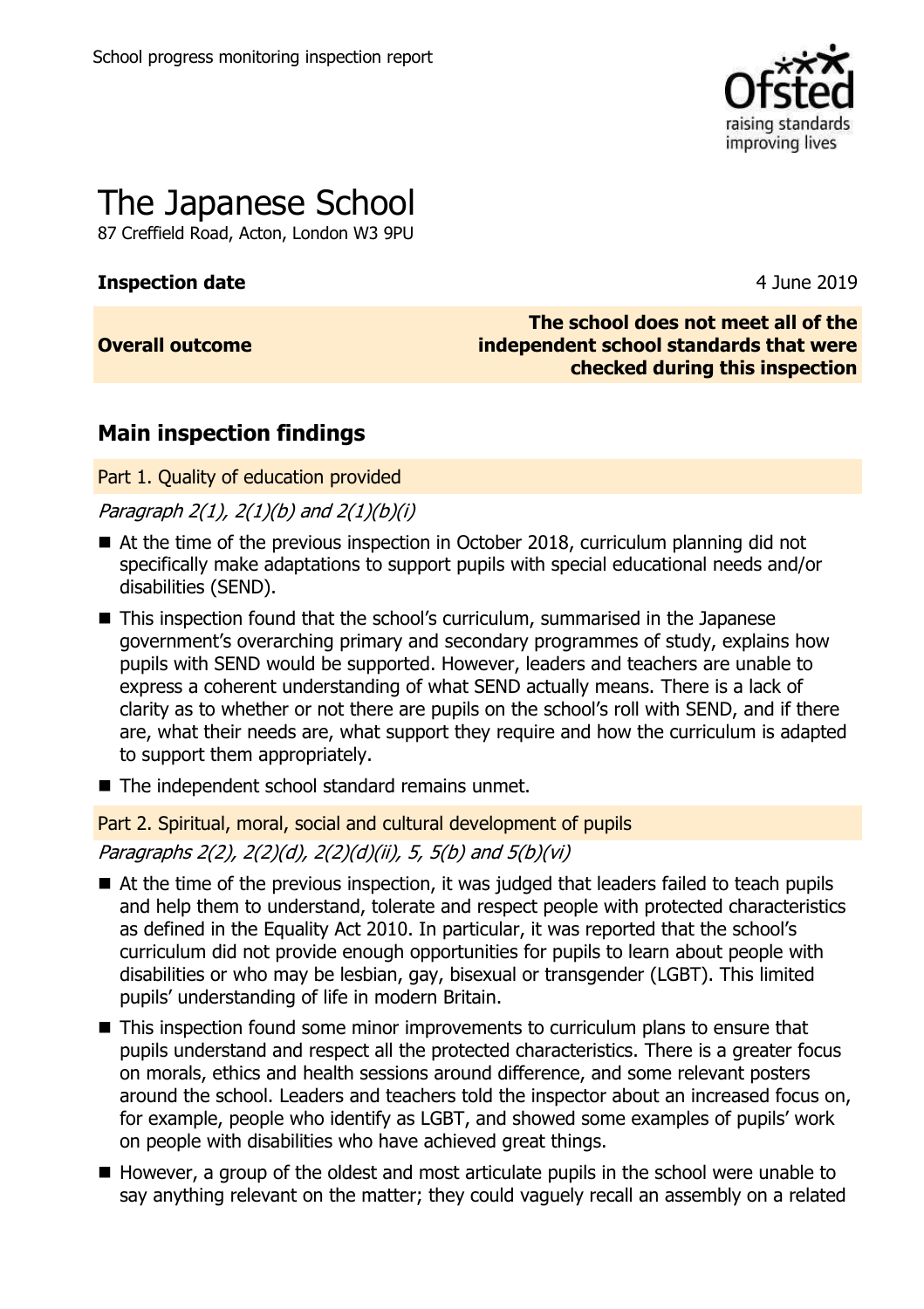

topic, and their most pertinent example of difference was the fact that pupils of different ages speak with each other and get along in the school. Pupils' understanding of life in modern British society remains weak.

■ The independent school standards remain unmet.

#### Part 3. Welfare, health and safety of pupils

Paragraph 7,  $7(a)$  and  $7(b)$ 

- At the time of the previous inspection, arrangements for safeguarding pupils were ineffective. There was a poor safeguarding culture, leaders were unable to demonstrate how concerns were dealt with and pupils did not learn how to avoid some of the prevalent dangers in London, such as gang culture. The child protection policy published on the school's website did not have regard to the latest statutory guidance and the school's arrangements for checking and recording the suitability of staff and proprietors did not meet requirements.
- This inspection found there still to be a poor safeguarding culture. Pupils' understanding of risk remains weak, especially in terms of gang culture, exploitation, knife crime and online safety.
- Leaders say that they have had no concerns to deal with since the previous inspection. There is no system for recording concerns and any action taken as a result. The designated safeguarding leaders say that concerns would be referred to parents, senior leaders and the school's external consultant. Leaders' understanding of the importance of consulting social care services and working with external agencies is negligible.
- Leaders rely too heavily on policy updates sent by consultants. They have not read, understood and reviewed the statutory guidance themselves. As a result, the school's policy, staff training and practice relating to the welfare of pupils are not fit for purpose.
- The school's child protection policy is available online and is now mostly written in line with the latest statutory quidance. However, it does not refer to some pertinent safeguarding issues from 'Keeping Children Safe in Education', such as child criminal exploitation. Consequently, staff are unable to speak with any confidence or authority on the risks of, as examples, gang membership, exploitation and 'county lines'.
- The arrangements for checking and recording the suitability of staff and proprietors remain inadequate, as identified in Part 4.
- The standard remains unmet.

### Part 4. Suitability of staff, supply staff, and proprietors

### All paragraphs

■ At the time of the previous inspection, the school's new leaders were not aware of the requirement to maintain a single central record (SCR) of employment checks. An old version was found during the inspection, but this did not include a record of all the required checks. The school was also in breach of its statutory duty to ensure that the chair of the proprietors had an enhanced criminal record check, countersigned by the Secretary of State, because the Department for Education had not been informed of a change in the chair of the proprietorial board.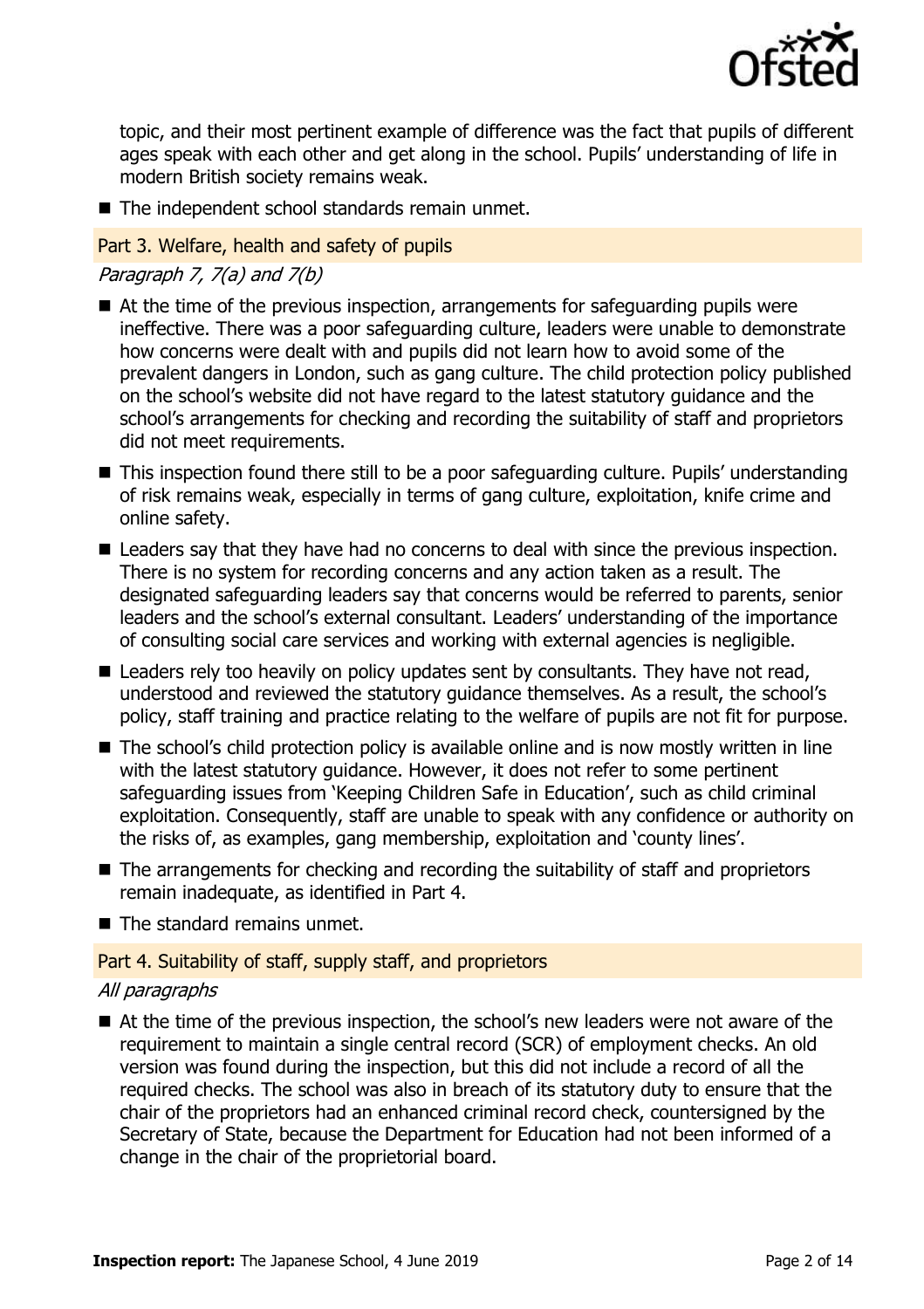

- This inspection found the school's SCR remains non-compliant. Many of the required checks, such as barred list checks, prohibition from teaching and management checks, and additional checks for those who have lived and worked overseas, were not known about until this inspection. A staff member has started work without a barred list check nor a completed enhanced Disclosure and Barring Service (DBS) check. Leaders with responsibility for the SCR, who are again new since the previous inspection, do not know or understand the statutory requirements.
- Leaders began bringing the SCR up to the required standards during the inspection.
- Since the previous inspection, the chair of the proprietors has again changed. The Department for Education has been informed of this change and an enhanced criminal record check, countersigned by the Secretary of State, is currently being processed.
- The vast majority of the independent school standards identified as unmet at the previous inspection remain unmet. Some additional standards are also judged as unmet, as identified in the annex to this report.

#### Part 7. Manner in which complaints are handled

### Paragraph 33, 33(f), 33(g), 33(i), 33(i)(i), 33(j), 33(j)(i) and 33(j)(ii)

- At the time of the previous inspection, leaders had not ensured that the school's complaints policy met the regulatory requirements. The failings related to the requirement for provision of panel hearings should a parent not be satisfied with the school's response to a written complaint, and the written records of formal complaints.
- This inspection found the policy unchanged. Though a panel hearing of sorts is referenced, it is described as discretionary and there is no mention of at least one panel member being independent of the management of the school. Leaders have still not made arrangements to provide findings and recommendations, and to maintain written records of formal complaints, their stage of resolution and any action taken as a result.
- Leaders began refining the complaints policy during the inspection.
- The independent school standard in this part remains unmet.

Part 8. Quality of leadership in and management of schools

Paragraph 34(1), 34(1)(a), 34(1)(b) and 34(1)(c)

- At the time of the previous inspection the processes for handing over information and inducting new leaders to the requirements of the English school system, including the independent school standards, were ineffective. Leaders, including proprietors, had not ensured that the school met all the standards relating to safeguarding, welfare, the curriculum, and complaints procedures.
- This inspection found that, overall, very little has changed. The current leaders are again new to the school since the October 2018 inspection, and do not have a secure understanding of the independent school standards.
- This is the fifth consecutive inspection judging many independent school standards as unmet.
- The independent school standard in this part remains unmet.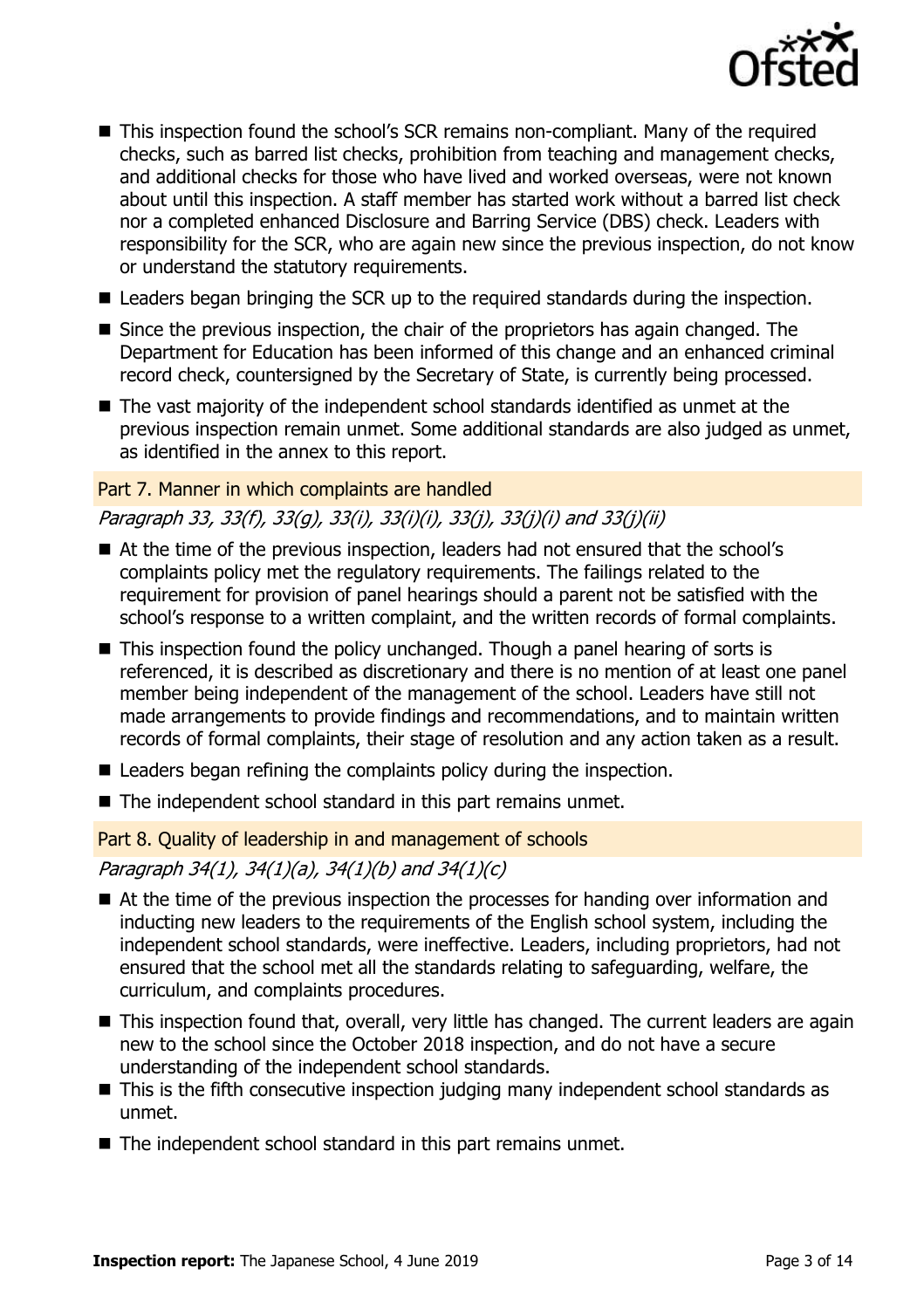

Schedule 10 of the Equality Act 2010

■ Leaders do not know what an accessibility plan is, nor have they produced one.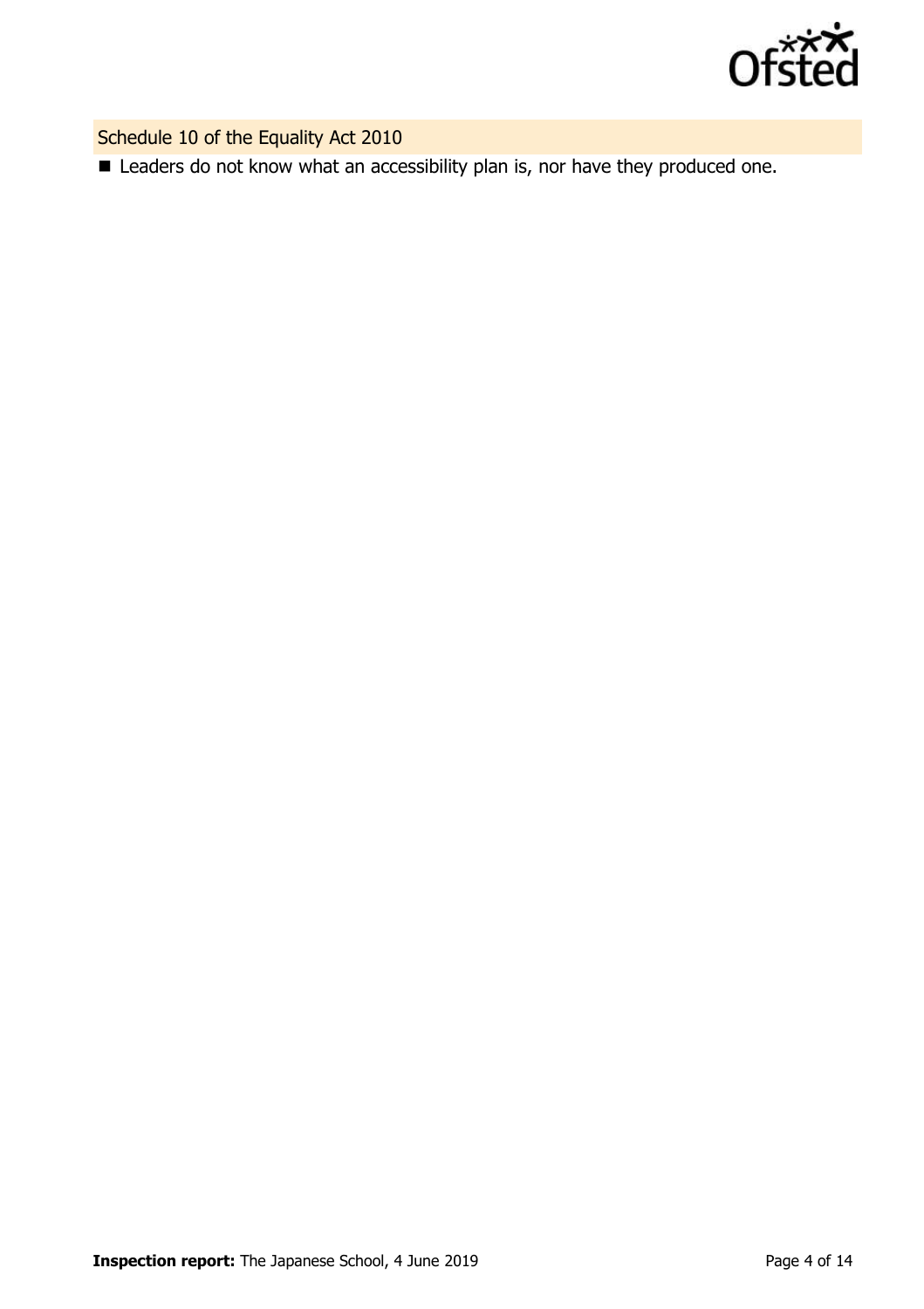

### **Compliance with regulatory requirements**

The school does not meet the requirements of the schedule to The Education (Independent School Standards) Regulations 2014 ('the independent school standards') and associated requirements that were checked during this inspection, as set out in the annex of this report. This included the standards and requirements that the school was judged to not comply with at the previous inspection. Not all of the standards and associated requirements were checked during this inspection.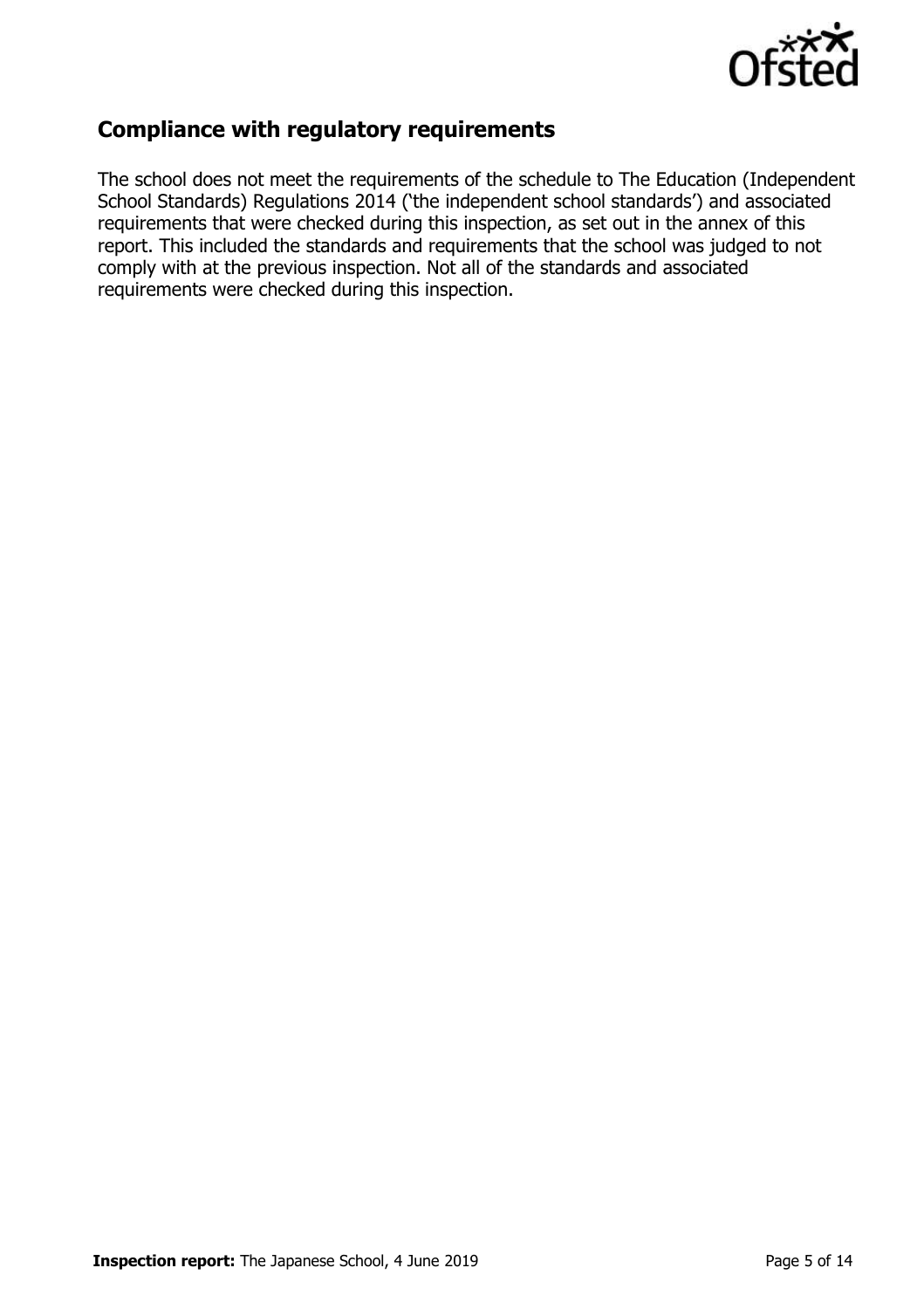

## **School details**

| Unique reference number | 101958   |
|-------------------------|----------|
| DfE registration number | 307/6070 |
| Inspection number       | 10102210 |

This inspection was carried out under section 109(1) and (2) of the Education and Skills Act 2008, the purpose of which is to advise the Secretary of State for Education about the school's suitability for continued registration as an independent school.

| Type of school                       | Japanese day school                  |
|--------------------------------------|--------------------------------------|
| <b>School status</b>                 | Independent school                   |
| Age range of pupils                  | 6 to 15                              |
| Gender of pupils                     | Mixed                                |
| Number of pupils on the school roll  | 305                                  |
| Number of part-time pupils           | <b>None</b>                          |
| Proprietor                           | The Japanese School Ltd              |
| Chair                                | Yuichi Ishizuka                      |
| <b>Headteacher</b>                   | Hideki Ishiyama                      |
| Annual fees (day pupils)             | £2,475                               |
| Telephone number                     | 020 8993 7145                        |
| <b>Website</b>                       | www.thejapaneseschool.ltd.uk         |
| <b>Email address</b>                 | nishihara-k@thejapaneseschool.ltd.uk |
| Date of previous standard inspection | 30-31 October 2018                   |

### **Information about this school**

- The Japanese School is an independent day school. It is a Japanese-speaking school that follows the Japanese national curriculum and receives some of its funding from the Japanese government.
- The school is registered for up to 400 pupils, who are typically the children of expatriates on secondment from their employers in Japan.
- Most staff are seconded from Japan. There is a high staff turnover. The headteacher, secretary general and chair of the proprietorial board have all joined the school since the previous inspection.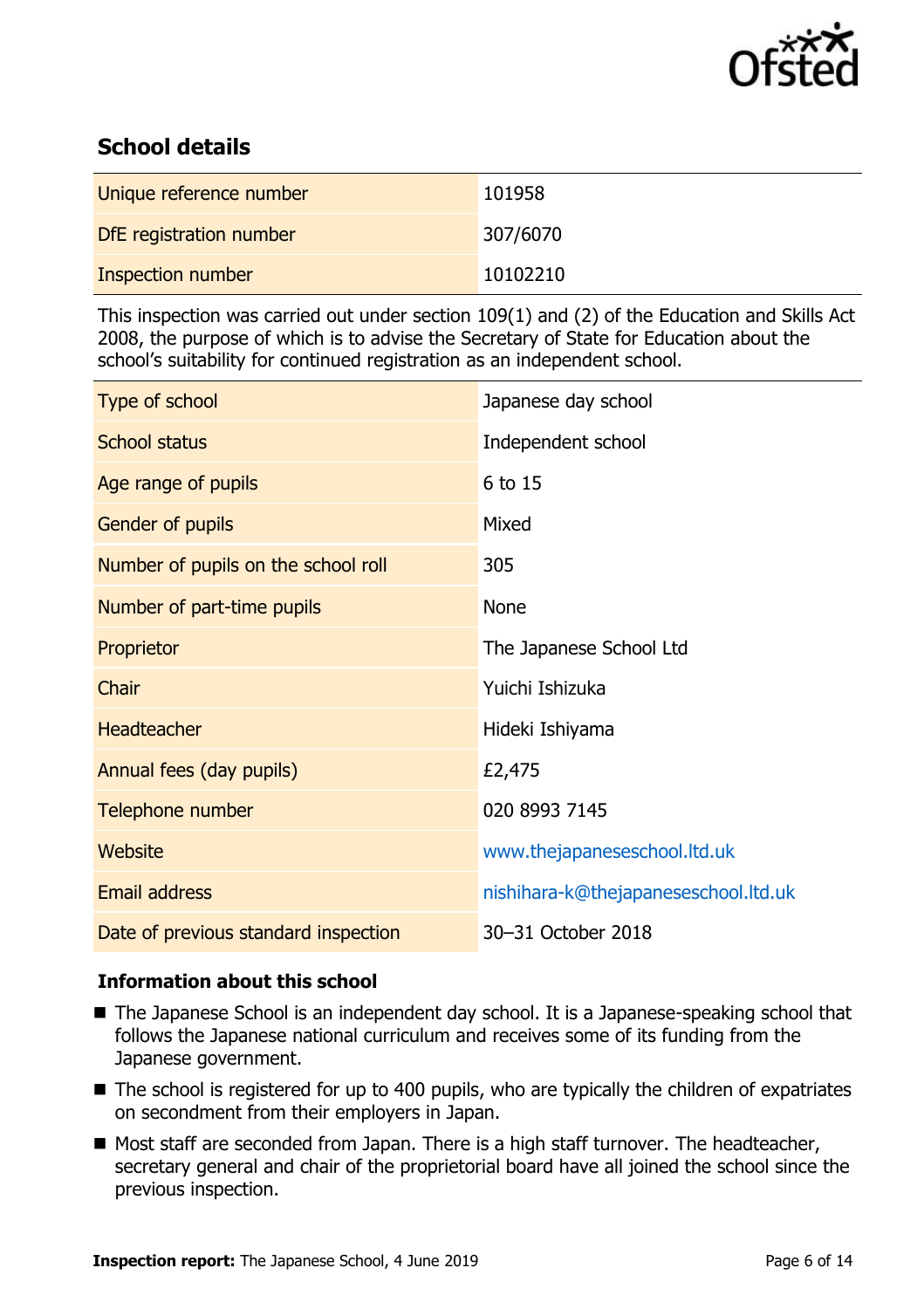

- Proprietors representing the companies in Japan who own the school and board members of the school change according to who is living in the United Kingdom at the time.
- The Department for Education's 'Get information about schools' (GIAS) website incorrectly names a single proprietor. In fact, the proprietor remains The Japanese School Ltd. However, the chair of the proprietorial board changed in April 2019.
- The school's most recent full standard inspection was in October 2018, when the school was judged to be inadequate with a significant number of unmet independent school standards.
- The school makes no use of alternative provision.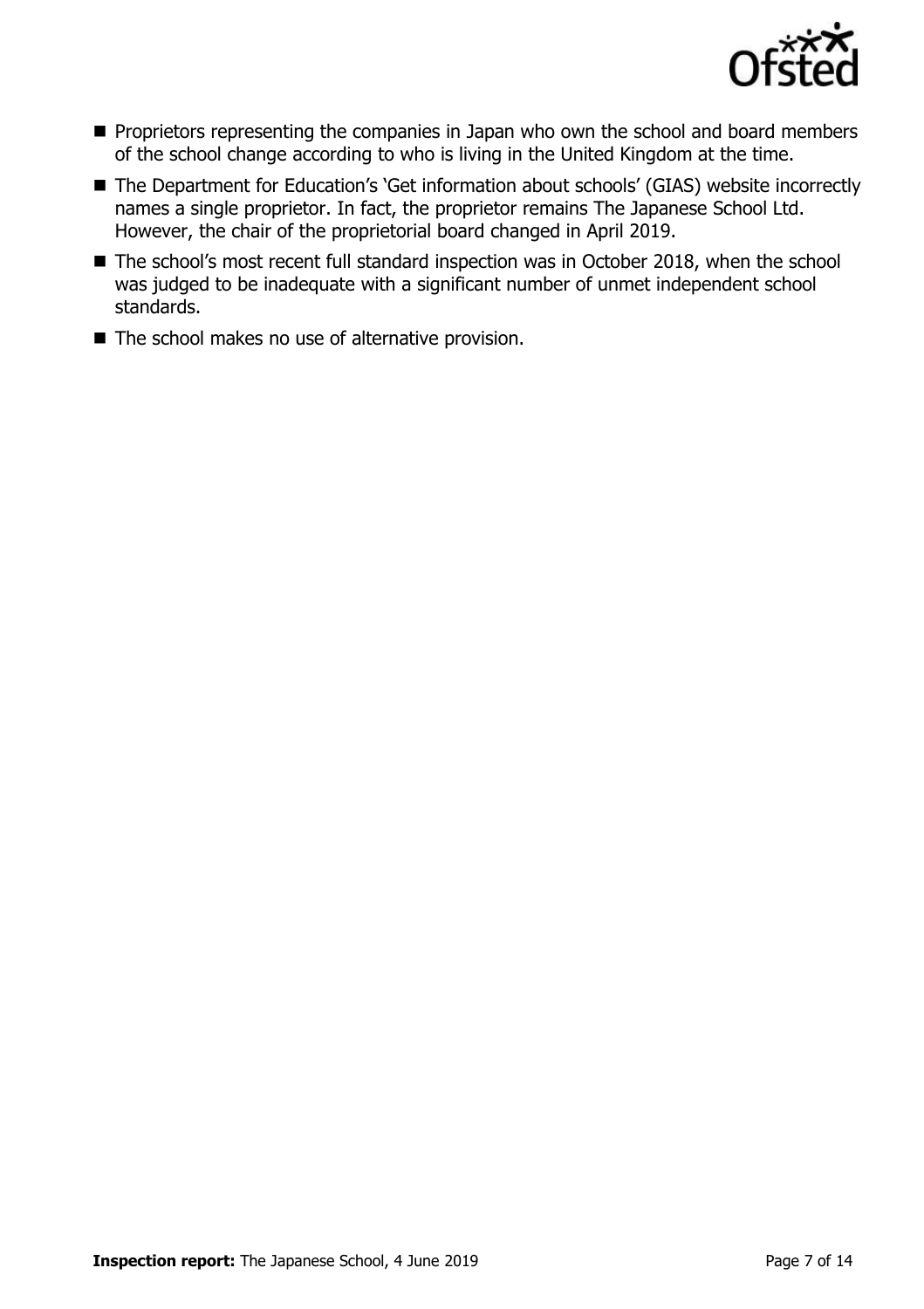

## **Information about this inspection**

- This unannounced progress monitoring inspection was carried out at the request of the registration authority for independent schools. The purpose of the inspection was to monitor the progress the school has made in meeting the independent school standards and other requirements that it was judged to not comply with at its previous inspection.
- The school's previous inspection was a full standard inspection in October 2018. The inspection again judged many independent school standards to be not met. As a result, the school was asked to submit an action plan. The plan was judged to be not acceptable and was subsequently rejected by the Department for Education.
- This was the school's third progress monitoring inspection, and the fifth consecutive inspection in which multiple independent school standards are judged to be unmet.
- The inspection focused on the school's compliance with particular requirements within Parts 1, 2, 3, 4, 7 and 8 of the independent school standards.
- $\blacksquare$  The inspector held discussions with leaders, including the secretary general, the designated safeguarding leader and the deputy headteacher. He also met with two teachers and a group of the oldest pupils.
- The inspector toured the premises and visited all classrooms. He also scrutinised a range of documentation related to the independent school standards, including those related to the curriculum, safeguarding and complaints.
- The inspection considered the 26 recent responses to Ofsted's online survey, Parent View.
- $\blacksquare$  The headteacher was not available during the inspection, as he was away with pupils on a residential trip.
- $\blacksquare$  The inspection was supported by an interpreter.

### **Inspection team**

**James Waite, lead inspector Constanting Constanting Constanting Constanting Constanting Constanting Constanting Constanting Constanting Constanting Constanting Constanting Constanting Constanting Constanting Constanting**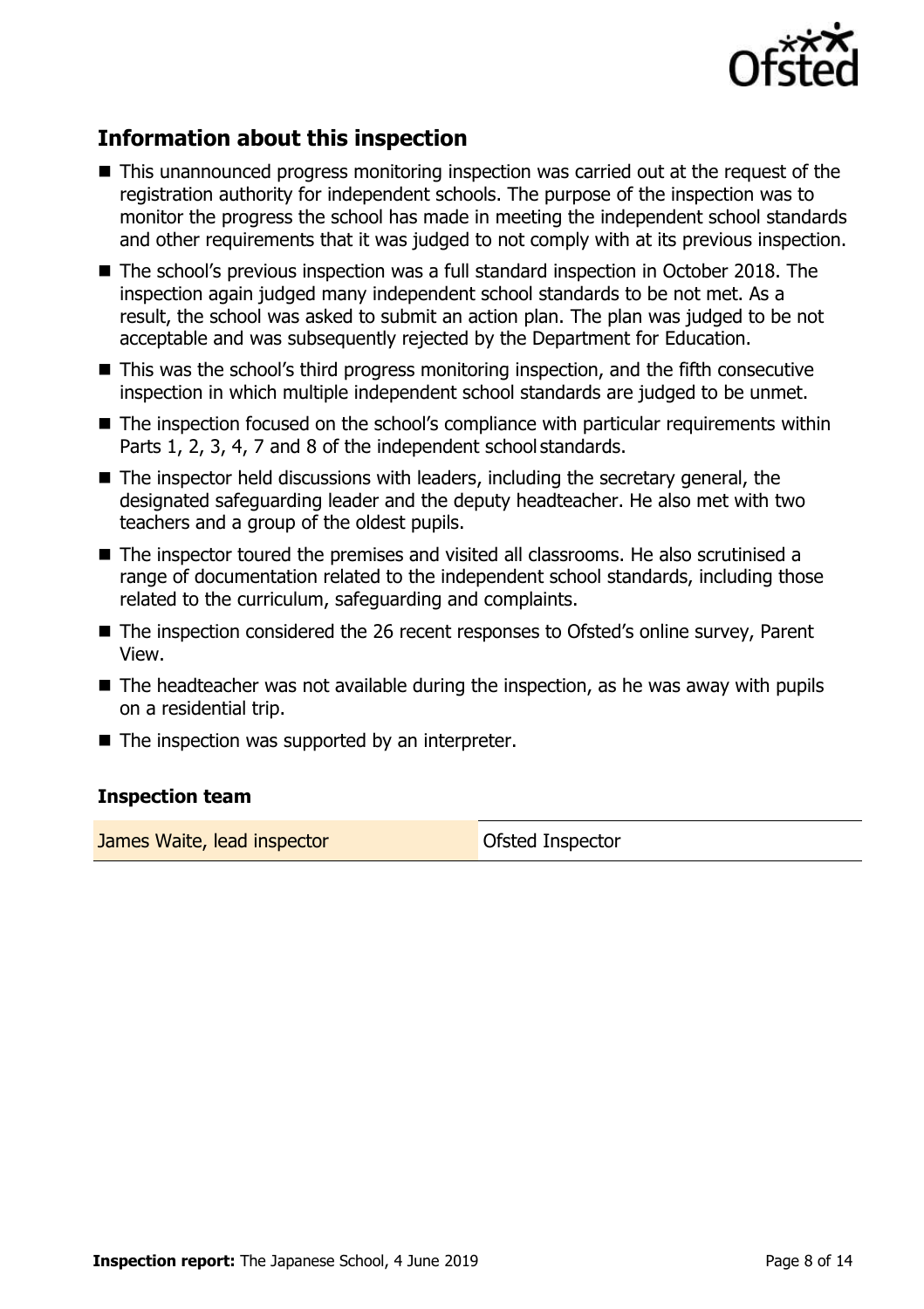

### **Annex. Compliance with regulatory requirements**

### **The school does not meet the following independent school standards**

Standards that were not met at the previous inspection and remain unmet at this inspection

### **Part 1. Quality of education provided**

- $\blacksquare$  2(1) The standard in this paragraph is met if-
- $-$  2(1)(b) the written policy, plans and schemes of work-
- $-$  2(1)(b)(i) take into account the ages, aptitudes and needs of all pupils, including those pupils with an EHC plan.
- $\blacksquare$  2(2) For the purposes of paragraph (2)(1)(a), the matters are-
- 2(2)(d) personal, social, health and economic education which-
- 2(2)(d)(ii) encourages respect for other people, paying particular regard to the protected characteristics set out in the 2010 Act.

### **Part 2. Spiritual, moral, social and cultural development of pupils**

- 5 The standard about the spiritual, moral, social and cultural development of pupils at the school is met if the proprietor-
- 5(b) ensures that principles are actively promoted which-
- 5(b)(vi) encourage respect for other people, paying particular regard to the protected characteristics set out in the 2010 Act.

### **Part 3. Welfare, health and safety of pupils**

- 7 The standard in this paragraph is met if the proprietor ensures that-
- 7(a) arrangements are made to safeguard and promote the welfare of pupils at the school; and
- 7(b) such arrangements have regard to any guidance issued by the Secretary of State.

### **Part 4. Suitability of staff, supply staff, and proprietors**

- $\blacksquare$  18(2) The standard in this paragraph is met if-
- 18(2)(b) no such person carries out work, or intends to carry out work, at the school in contravention of a prohibition order, an interim prohibition order, or any direction made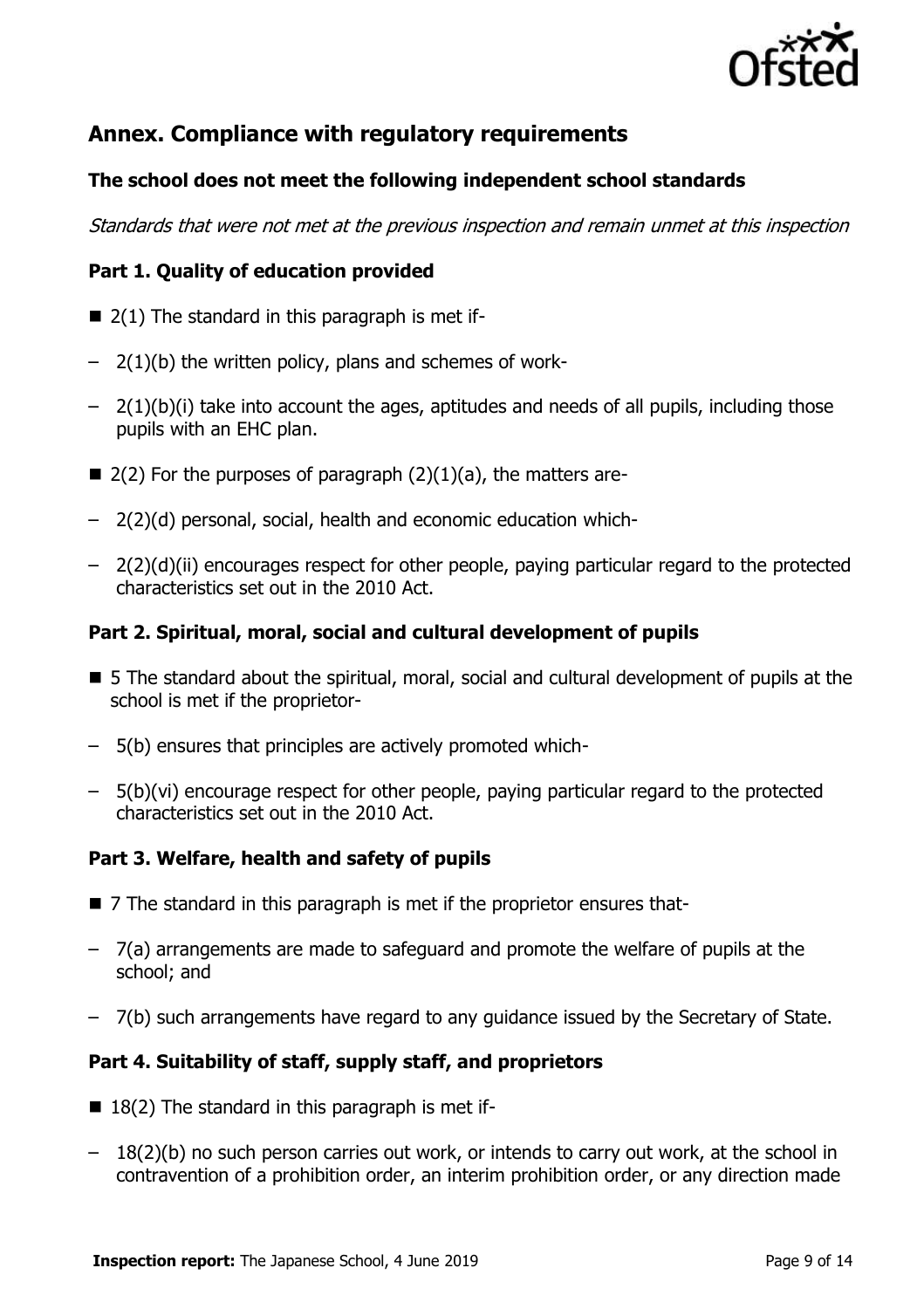

under section 128 of the 2008 Act or section 142 of the 2002 Act, or any disqualification, prohibition or restriction which takes effect as if contained in either such direction.

- $\blacksquare$  18(3) The checks referred to in sub-paragraphs (2)(c) and (except where sub-paragraph (4) applies) (2)(e) must be completed before a person's appointment.
- $\blacksquare$  20(6) The standard in this paragraph is met in relation to an individual ("MB"), not being the Chair of the school, who is a member of a body of persons corporate or unincorporate named as the proprietor of the school in the register or in an application to enter the school in the register, if-
- $-20(6)(a)$  MB-
- 20(6)(a)(ii) does not carry out work, or intend to carry out work, at the school in contravention of a prohibition order, an interim prohibition order, or any direction made under section 128 of the 2008 Act or section 142 of the 2002 Act or any disqualification, prohibition or restriction which takes effect as if contained in either such direction.
- 20(6)(c) subject to sub-paragraph (8), where the Secretary of State makes a request for an enhanced criminal record check relating to MB countersigned by the Secretary of State to be made, such a check is made.
- $\blacksquare$  21(1) The standard in this paragraph is met if the proprietor keeps a register which shows such of the information referred to in sub-paragraphs (3) to (7) as is applicable to the school in question.
- 21(3) The information referred to in this sub-paragraph is-
- 21(3)(a) in relation to each member of staff ("S") appointed on or after 1st May 2007, whether-
- 21(3)(a)(iii) a check was made to establish whether S is subject to any direction made under section 128 of the 2008 Act or section 142 of the 2002 Act or any disqualification, prohibition or restriction which takes effect as if contained in such a direction;
- 21(3)(b) in relation to each member of staff ("S"), whether a check was made to establish whether S is subject to a prohibition order or an interim prohibition order, including the date on which such check was completed.

### **Part 7. Manner in which complaints are handled**

- 33 The standard about the manner in which complaints are handled is met if the proprietor ensures that a complaints procedure is drawn up and effectively implemented which deals with the handling of complaints from parents of pupils and which-
- 33(f) where the parent is not satisfied with the response to the complaint made in accordance with sub-paragraph (e), makes provision for a hearing before a panel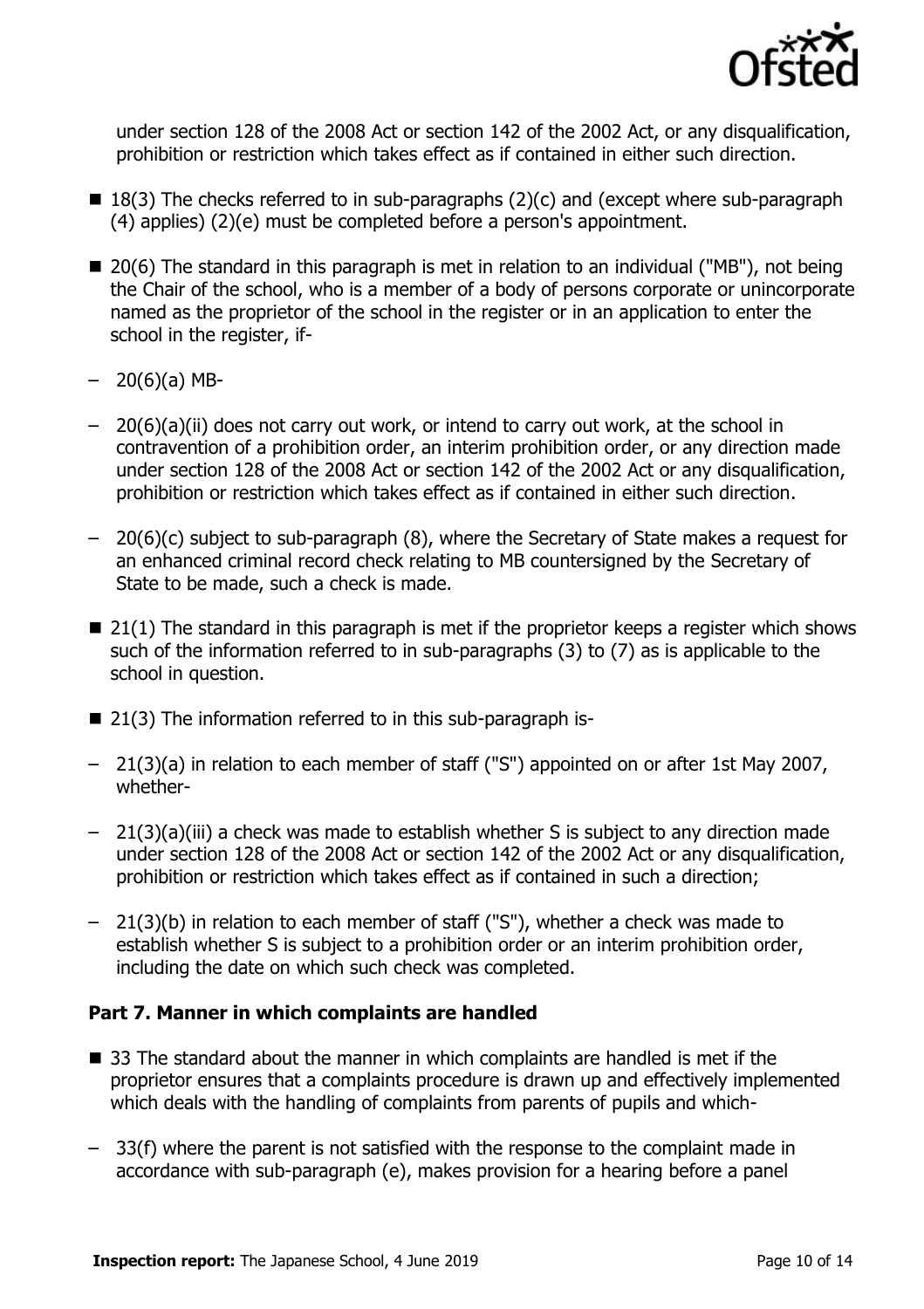

appointed by or on behalf of the proprietor and consisting of at least three people who were not directly involved in the matters detailed in the complaint;

- $-$  33(g) ensures that, where there is a panel hearing of a complaint, one panel member is independent of the management and running of the school;
- 33(i) provides for the panel to make findings and recommendations and stipulates that a copy of those findings and recommendations is-
- 33(i)(i) provided to the complainant and, where relevant, the person complained about; and
- 33(j) provides for a written record to be kept of all complaints that are made in accordance with sub-paragraph (e) and-
- 33(j)(i) whether they are resolved following a formal procedure, or proceed to a panel hearing; and
- 33(j)(ii) action taken by the school as a result of those complaints (regardless of whether they are upheld).

### **Part 8. Quality of leadership in and management of schools**

- $\blacksquare$  34(1) The standard about the quality of leadership and management is met if the proprietor ensures that persons with leadership and management responsibilities at the school-
- 34(1)(a) demonstrate good skills and knowledge appropriate to their role so that the independent school standards are met consistently;
- 34(1)(b) fulfil their responsibilities effectively so that the independent school standards are met consistently; and
- 34(1)(c) actively promote the well-being of pupils.

Standards that were met at the previous inspection, but are now judged to not be met at this inspection

### **Part 4. Suitability of staff, supply staff, and proprietors**

- $\blacksquare$  18(2) The standard in this paragraph is met if-
- 18(2)(a) no such person is barred from regulated activity relating to children in accordance with section 3(2) of the 2006 Act where that person is or will be engaging in activity which is regulated activity within the meaning of Part 1 of Schedule 4 to that Act;
- $-18(2)(d)$  the proprietor ensures that, where relevant to any such person, an enhanced criminal record check is made in respect of that person and an enhanced criminal record certificate is obtained before or as soon as practicable after that person's appointment;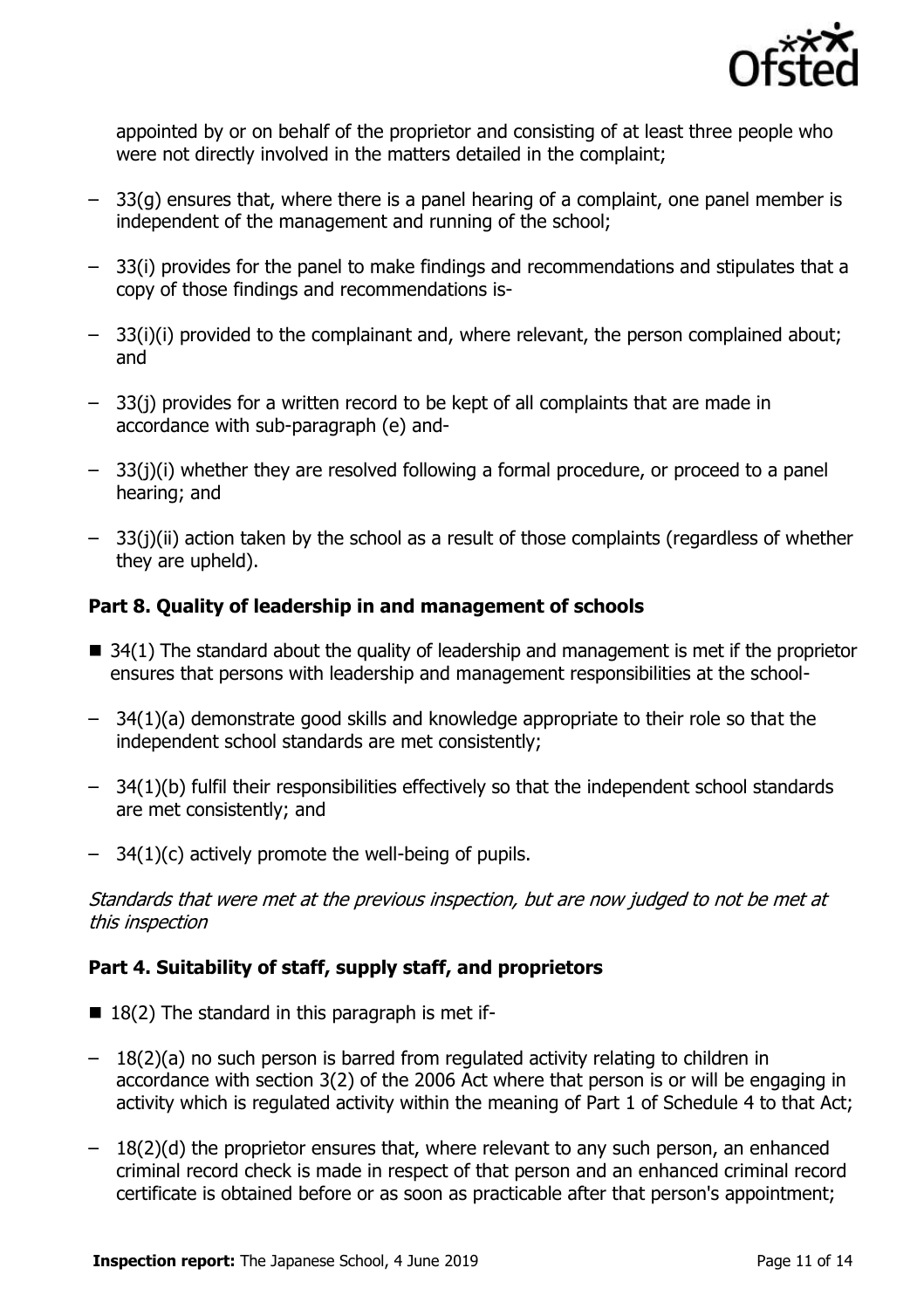

- $-18(2)(e)$  in the case of any person for whom, by reason of that person living or having lived outside the United Kingdom, obtaining such a certificate is not sufficient to establish the person's suitability to work in a school, such further checks are made as the proprietor considers appropriate, having regard to any guidance issued by the Secretary of State.
- 21(3) The information referred to in this sub-paragraph is-
- 21(3)(a) in relation to each member of staff ("S") appointed on or after 1st May 2007, whether-
- 21(3)(a)(ii) a check was made to establish whether S is barred from regulated activity relating to children in accordance with section 3(2) of the 2006 Act;
- 21(3)(a)(v) an enhanced criminal record certificate was obtained in respect of S;
- $-$  21(3)(a)(vi) checks were made pursuant to paragraph  $18(2)(d)$ ;
- 21(3)(a)(viii) checks were made pursuant to paragraph 18(2)(e).

#### **The school now meets the following requirements of the independent school standards**

### **Part 4. Suitability of staff, supply staff, and proprietors**

- $\blacksquare$  18(2) The standard in this paragraph is met if-
- $-18(2)(c)$  the proprietor carries out appropriate checks to confirm in respect of each such person-
- $-18(2)(c)(i)$  the person's identity;
- 18(2)(c)(iii) the person's right to work in the United Kingdom.
- $\blacksquare$  20(6) The standard in this paragraph is met in relation to an individual ("MB"), not being the Chair of the school, who is a member of a body of persons corporate or unincorporate named as the proprietor of the school in the register or in an application to enter the school in the register, if-
- 20(6)(b) subject to sub-paragraphs (7) to (8), the Chair of the school makes the following checks relating to MB-
- 20(6)(b)(ii) checks confirming MB's identity and MB's right to work in the United Kingdom.
- 21(3) The information referred to in this sub-paragraph is-
- 21(3)(a) in relation to each member of staff ("S") appointed on or after 1st May 2007, whether-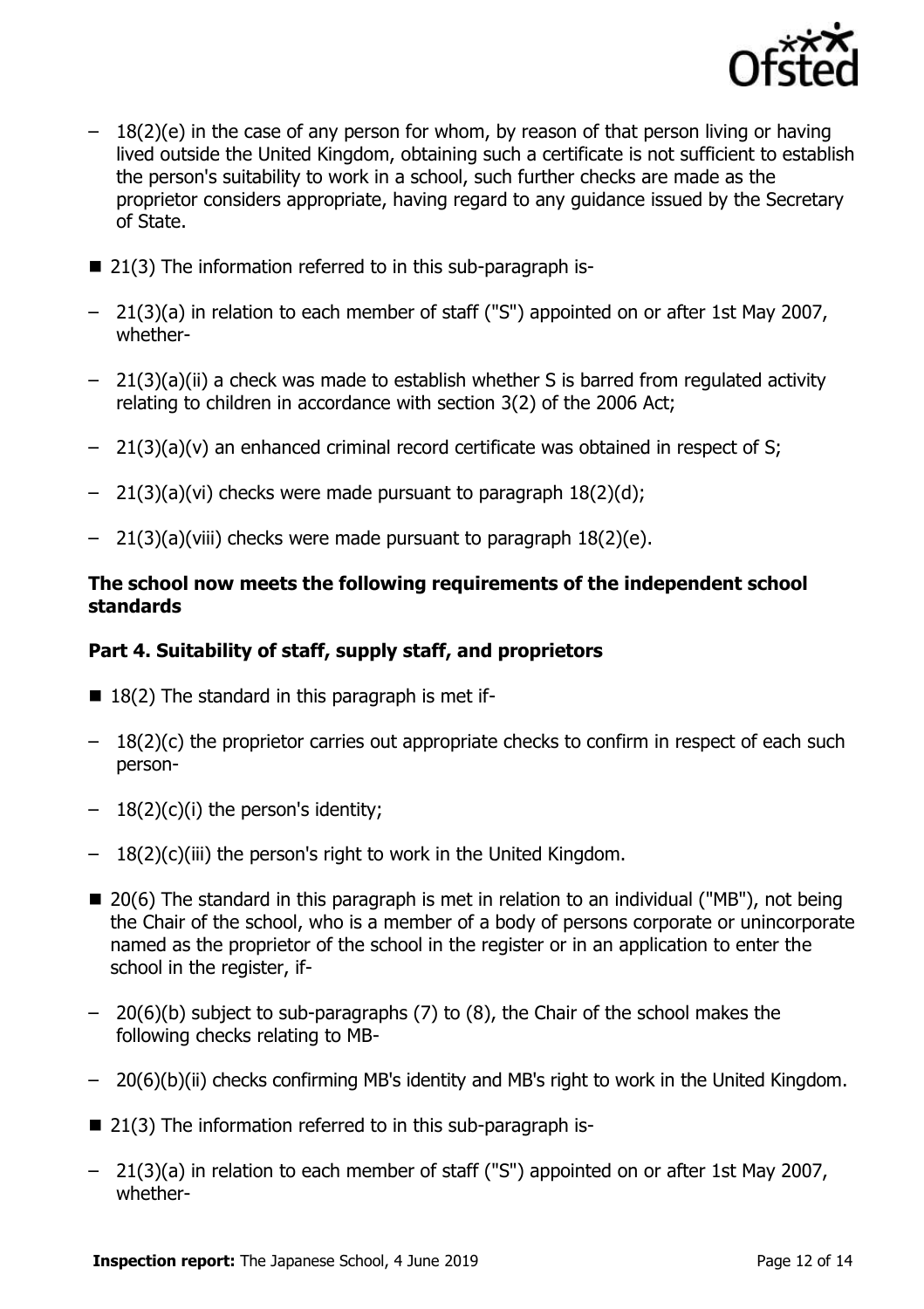

- 21(3)(a)(i) S's identity was checked;
- 21(3)(a)(vii) a check of S's right to work in the United Kingdom was made.